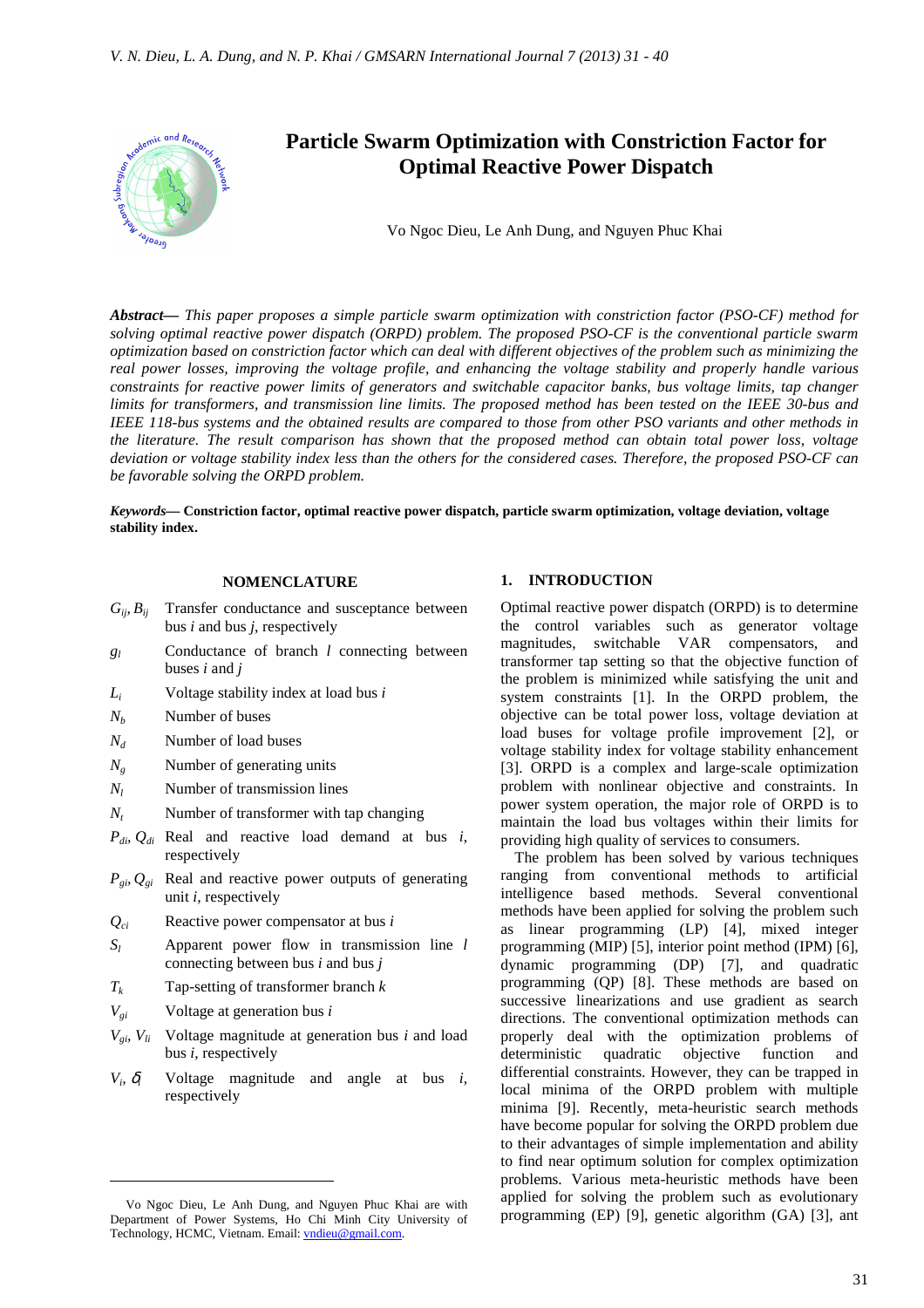colony optimization algorithm (ACOA) [10], differential evolution (DE) [11], harmony search (HS) [12], etc. These methods can improve optimal solutions for the ORPD problem compared to the conventional methods but with relatively slow performance. Among the metaheuristic search methods, particle swarm optimization (PSO) is the most popular one for solving the ORPD problem including many variants such as multiagentbased PSO [13], enhanced PSO [2], parallel PSO [14], comprehensive learning PSO [15], etc. The PSO methods are generally simpler implementation, more powerful search ability, and faster performance than other metaheuristic search methods, leading to solution quality for optimization problems considerably improved. In addition the single methods, hybrid methods have been also widely implemented for solving the problem such as hybrid GA [16], hybrid EP [17], hybrid PSO [18], etc to utilize the advantages of the single methods. The hybrid methods usually obtain better solution quality than the single methods but they also suffer longer computational time.

In this paper, a simple particle swarm optimization with constriction factor (PSO-CF) method is proposed for solving the ORPD problem. The proposed PSO-CF is the particle swarm optimization based on constriction factor which can deal with different objectives of the problem such as minimizing the real power losses, improving the voltage profile, and enhancing the voltage stability and properly handle various constraints for reactive power limits of generators and switchable capacitor banks, bus voltage limits, tap changer limits for transformers, and transmission line limits. The proposed method has been tested on the IEEE 30-bus and IEEE 118-bus systems and the obtained results are compared to those from other PSO variants and other methods in the literature.

The remaining organization of this paper is follows. Section 2 addresses the formulation of ORPD problem. A PSO-CF implementation for the problem is described in Section 3. Numerical results are presented in Section 4. Finally, the conclusion is given.

#### **2. PROBLEM FORMULATION**

The objective of the ORPD problem is to minimize is to optimize the objective functions while satisfying several equality and inequality constraints. Mathematically, the problem is formulated as follows:

$$
\operatorname{Min} F(x, u) \tag{1}
$$

where the objective function  $F(x, u)$  can be expressed in one of the forms as follows:

Real power loss:

$$
F(x, u) = P_{loss} = \sum_{i=1}^{N_i} g_i \left[ V_i^2 + V_j^2 - 2V_i V_j \cos(\delta_i - \delta_j) \right]
$$
 (2)

• Voltage deviation at load buses for voltage profile improvement [2]:

$$
F(x, u) = VD = \sum_{i=1}^{N_d} \left| V_i - V_i^{sp} \right| \tag{3}
$$

where  $V_i^{sp}$  is the pre-specified reference value at load bus *i*, which is usually set to 1.0 pu.

• Voltage stability index for voltage stability enhancement [3], [19]:

$$
F(x, u) = L_{\text{max}} = \max\{L_i\}; \ i = 1, ..., N_d
$$
 (4)

For all the considered objective functions, the vector of dependent variables *x* represented by:

$$
x = [Q_{g1},..., Q_{gN_g}, V_{I1},..., V_{N_d}, S_1,..., S_{N_t}]^T
$$
 (5)

and the vector of control variables *u* represented by:

$$
u = [V_{g1},..., V_{gN_g}, T_1,..., T_{N_t}, Q_{c1},..., Q_{cN_c}]^T
$$
 (6)

The problem includes the equality and inequality constraints as follows:

a) Real and reactive power flow equations at each bus:

$$
P_{gi} - P_{di} = V_i \sum_{j=1}^{N_b} V_j \Big[ G_{ij} \cos(\delta_i - \delta_j) + B_{ij} \sin(\delta_i - \delta_j) \Big]
$$
  
\n
$$
i = 1,...,N_b
$$
  
\n
$$
Q_{gi} - Q_{di} = V_i \sum_{j=1}^{N_b} V_j \Big[ G_{ij} \sin(\delta_i - \delta_j) - B_{ij} \cos(\delta_i - \delta_j) \Big]
$$
  
\n
$$
i = 1,...,N_b
$$
  
\n(8)

b) Voltage and reactive power limits at generation buses:

$$
V_{gi,min} \le V_{gi} \le V_{gi,max}; \ i = 1, ..., N_g
$$
 (9)

$$
Q_{gi,min} \le Q_{gi} \le Q_{gi,max}; i = 1,...,N_g
$$
\n
$$
(10)
$$

c) Capacity limits for switchable shunt capacitor banks:

$$
Q_{ci,min} \le Q_{ci} \le Q_{ci,max}; i = 1,...,N_c
$$
\n
$$
(11)
$$

d) Transformer tap settings constraint:

$$
T_{k,\min} \le T_k \le T_{k,\max}; \ k = 1,...,N_t
$$
\n(12)

e) Security constraints for voltages at load buses and transmission lines:

$$
V_{li, \min} \le V_{li} \le V_{li, \max}; \ i = 1, ..., N_d
$$
 (13)

$$
S_l \le S_{l, \max}; \ l = 1, ..., N_l \tag{14}
$$

where the  $S_l$  is the maximum power flow between bus *i* and bus *j* determined as follows: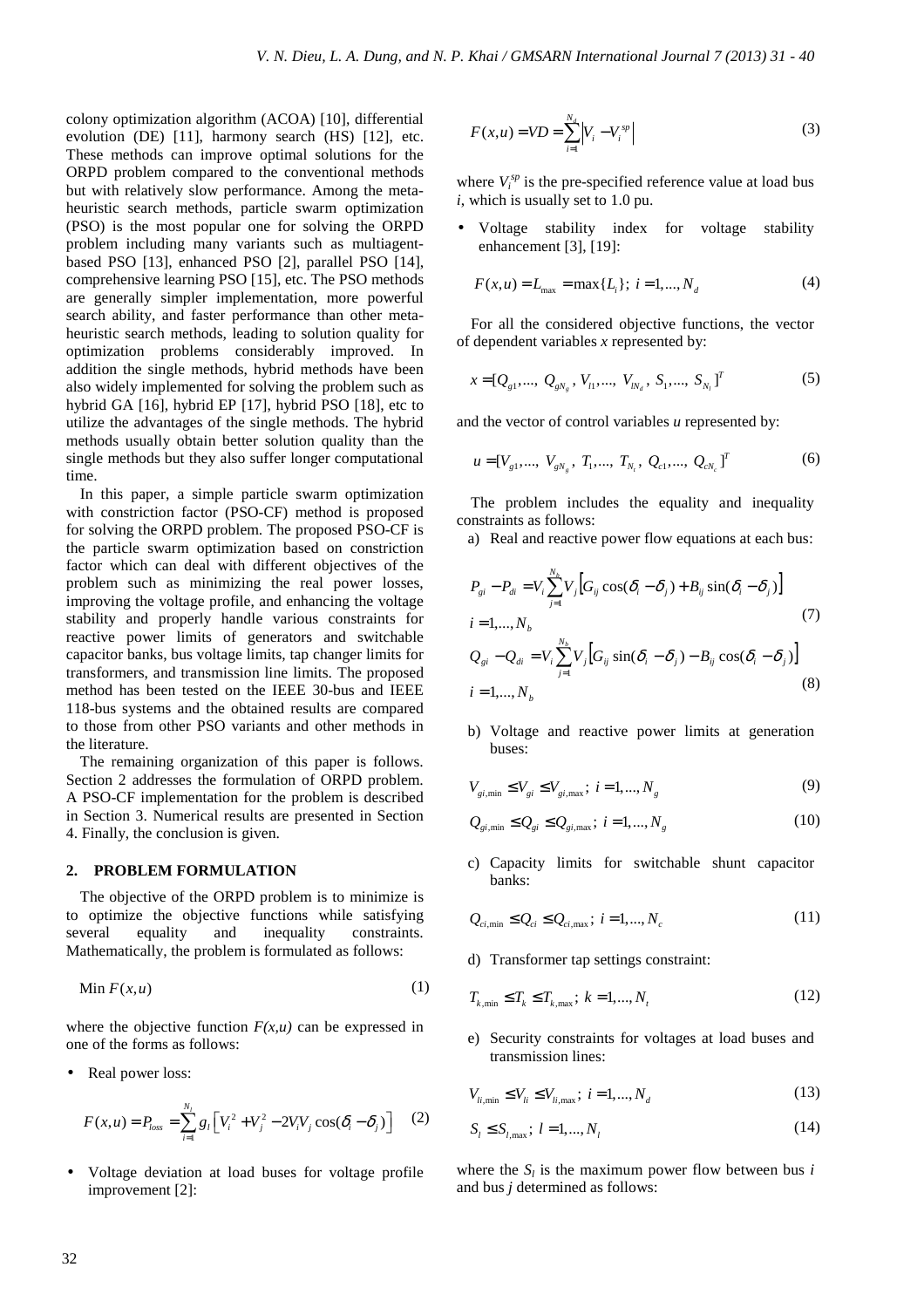$$
S_i = \max\{|S_{ij}|, |S_{ji}|\}\tag{15}
$$

### **3. PARTICLE SWARM OPTIMIZATION WITH CONSTRICTION FACTOR**

#### *3.1 Basic particle swarm optimization*

PSO is a population based evolutionary computation technique inspired from the social behaviors of bird flocking or fish schooling. Since the first invention in 1995 [20], PSO has become one of the most popular methods applied in various optimization problems due to its simplicity and ability to find near optimal solutions. In the conventional PSO, a population of particles moves in the search space of problem to approach to the global optima. The movement of each particle in the population is determined via its location and velocity. During the movement, the velocity of particles is changed over time and their position will be updated accordingly. For implementation in a n-dimension optimization problem, the position and velocity vectors of particle *d* are represented by  $x_d = [x_{1d}, x_{2d}, ..., x_{nd}]$  and  $v_d = [v_{1d}, v_{2d}, ..., v_{nd}]$  $v_{nd}$ , respectively, where  $d = 1,..., NP$  and *NP* is the number of particles. The best previous position of particle *d* is based on the valuation of fitness function represented by  $pbest_d = [p_{1d}, p_{2d}, ..., p_{nd}]$  and the best particle among all particles represented by *gbest*. The velocity and position of each particle in the next iteration (*k*+1) for fitness function evaluation are calculated as follows:

$$
v_{id}^{(k+1)} = w^{(k+1)} \times v_{id}^{(k)} + c_1 \times rand_1 \times \left( pbest_{id}^{(k)} - x_{id}^{(k)} \right) + c_1 \times rand_2 \times \left( gbest_i^{(k)} - x_{id}^{(k)} \right)
$$
(16)

$$
x_{id}^{(k+1)} = x_{id}^{(k)} + \nu_{id}^{(k+1)}
$$
 (17)

where the constants  $c_1$  and  $c_2$  are cognitive and social parameters, respectively and *rand1* and *rand2* are random values in  $[0, 1]$ .

#### *3.2 Implementation of constriction factor*

The position and velocity for each particle have their own limits. For the position limits, the lower and upper bounds are from the limits of variables represented by the particle's position. However, the velocity limits for the particles can be defined by users. Generally, the solution quality of the PSO method for optimization problems is sensitive to the cognitive and social parameters and velocity limit of particles. Therefore, there have been several attempts to control the exploration and exploitation abilities of the PSO algorithm by adjusting the cognitive and social factors or to limit the range of velocity in the range  $[-v_{id,max}, v_{id,max}]$ . In this paper, the improved PSO with constriction factor proposed in [21] is implemented for solving the ORPD problem. The authors have claimed that the use of a constriction factor may be necessary to insure the stable convergence of the PSO algorithm. The modified velocity for the particles with constriction factor is expressed as follows:

$$
v_{id}^{(k+1)} = C \times \left[ v_{id}^{(k)} + c_1 \times rand_1 \times \left( pbest_{id}^{(k)} - x_{id}^{(k)} \right) \right]
$$
 (18)

$$
+c_2 \times rand_2 \times (gbest_i^{(k)} - x_{id}^{(k)})
$$

$$
C = \frac{2}{\left| 2 - \varphi - \sqrt{\varphi^2 - 4\varphi} \right|}; \text{ where } \varphi = c_1 + c_2, \ \varphi > 4 \qquad (19)
$$

In the PSO-CF, the factor  $\varphi$  has an effect on the convergence characteristic of the system and must be greater than 4.0 to guarantee stability. However, as the value of  $\varphi$  increases, the constriction  $C$  decreases producing diversification which leads to slower response. The typical value of  $\varphi$  is 4.1 (i.e.  $c_1 = c_2 = 2.05$ ) as proposed in [22]. When the constriction factor implemented in the PSO, the search procedure ensures the convergence for the method based on the mathematical theory. Consequently, the PSO-CF can obtain better quality solutions than the basic PSO approach.

#### *3.3 PSO-CF for the ORPD problem*

For implementation of the proposed PSO-CF to the problem, each particle position representing for control variables is defined as follows:

$$
x_{d} = [V_{gld}, ..., V_{gN_gd}, T_{1d}, ..., T_{N_d}, Q_{c1d}, ..., Q_{cN_c d}]^{T}
$$
  
(20)  

$$
d = 1, ..., NP
$$

The upper and lower limits for velocity of each particle are determined based on their lower and upper bounds of position:

$$
v_{d,\max} = R \times (x_{d,\max} - x_{d,\min})
$$
\n(21)

$$
v_{d,\min} = -v_{d,\max} \tag{22}
$$

where  $R$  is the limit factor for particle velocity.

Both particle positions and velocities are initialized within their limits given by:

$$
x_d^{(0)} = x_{d, \min} + rand_3 \times (x_{d, \max} - x_{d, \min})
$$
 (23)

$$
v_d^{(0)} = v_{d, \min} + rand_4 \times (v_{d, \max} - v_{d, \min})
$$
 (24)

where  $rand_3$  and  $rand_4$  are random values in [0, 1].

During the iterative process, the positions and velocities of particles are always adjusted in their limits after being calculated in each iteration as follows:

$$
v_d^{new} = \min\{v_{d,\max}, \max\{v_{d,\min}, v_d\}\}\tag{25}
$$

$$
x_d^{new} = \min\left\{x_{d,\max}, \max\left\{x_{d,\min}, x_d\right\}\right\} \tag{26}
$$

The fitness function to be minimized is based on the problem objective function and dependent variables including reactive power generations, load bus voltages, and power flow in transmission lines. The fitness function is defined as follows: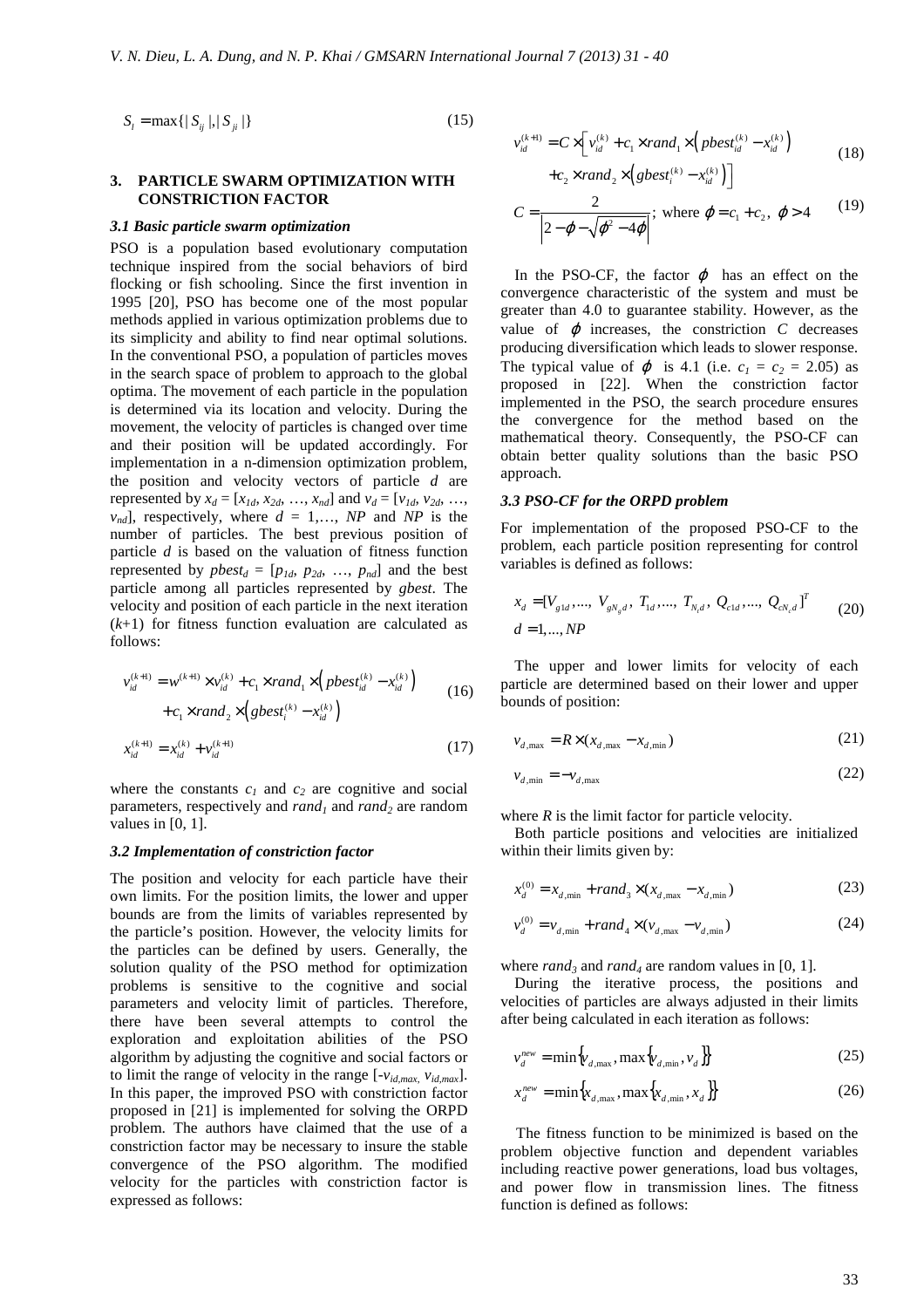$$
FT = F(u, x) + K_q \sum_{i=1}^{N_s} (Q_{si} - Q_{si}^{\text{lim}})^2 + K_v \sum_{i=1}^{N_d} (V_{li} - V_{li}^{\text{lim}})^2
$$
  
+
$$
K_s \sum_{l=1}^{N_l} (S_l - S_{l, \text{max}})^2
$$
 (27)

where  $K_q$ ,  $K_v$ , and  $K_s$  are penalty factors for reactive power generations, load bus voltages, and power flow in transmission lines, respectively.

The limits of the dependent variables in (25) are determined based on their calculated values as follows:

$$
x^{\lim} = \begin{cases} x_{\max} & \text{if } x > x_{\max} \\ x_{\min} & \text{if } x < x_{\min} \end{cases} \tag{28}
$$

whrere *x* and  $x^{lim}$  respectively represent for the calculated value and limits of  $Q_{gi}$ ,  $V_{li}$ , or  $S_{l,max}$ .

The overall procedure of the proposed PSO-CF for solving the ORPD problem is addressed as follows:

- *Step 1:* Choose the controlling parameters for PSO-CF including number of particle *NP*, maximum number of iterations *ITmax*, cognitive and social acceleration factors  $c_1$  and  $c_2$ , limit factor for maximum velocity *R*, and penalty factors for constraints.
- *Step 2*: Generate *NP* particles for control variables in their limits including initial particle position *xid* representing vector of control variables in (5) and velocity  $v_{id}$  as in (23) and (24), where  $i = 1$ , ...,  $N_g + N_t + N_c$  and  $d = 1, ..., NP$ .
- *Step 3*: For each particle, calculate value of dependent variables based on power flow solution using Matpower toolbox and evaluate the fitness function *Fpbestd* in (27). Determine the global best value of fitness function  $F_{gbest}$  = min(*Fpbestd*).
- *Step 4*: Set *pbest<sub>id</sub>* to  $x_{id}$  for each particle and *gbest<sub>i</sub>* to the position of the particle corresponding to  $F_{\text{pbestd}}$ . Set iteration counter  $k = 1$ .
- *Step 5*: Calculate new velocity  $v^{(k)}_{id}$  and update position  $x^{(k)}$  *id* for each particle using (18) and (17), respectively. Note that the obtained position and velocity of particles should be limited in their lower and upper bounds given by (25) and (26).
- *Step 6*: Solve power flow using Matpower toolbox based on the newly obtained value of position for each particle.
- *Step 7*: Evaluate fitness function  $FT<sub>d</sub>$  in (27) for each particle with the newly obtained position. Compare the calculated  $FT_d$  to  $F^{(k-1)}_{\text{pbestd}}$  to obtain the best fitness function up to the current iteration  $F^{(k)}_{\text{pbestd}}$ .
- *Step 8*: Pick up the position *pbest*<sup>(k)</sup><sub>id</sub> corresponding to  $F^{(k)}_{\text{pbestd}}$  for each particle and determine the new global best fitness function  $F^{(k)}_{\text{pbestd}}$  and the corresponding position *gbest(k) i* .

*Step 9*: If  $k < IT_{max}$ ,  $k = k + 1$  and return to Step 5. Otherwise, stop.

#### **4. NUMERICAL RESULTS**

The proposed PSO-CF has been tested on the IEEE 30 bus and 118-bus systems with different objectives including power loss, voltage deviation, and voltage stability index. The data for these systems can be found in [23], [24]. The characteristics and the data for the base case of the test systems are given in Tables 1 and 2, respectively.

In this paper, the power flow solutions for the systems are obtained from Matpower toolbox [24]. For comparison, three other variants of PSO also implemented for solving the problem are PSO with timevarying inertia weight (PSO-TVIW) [25] and PSO with time-varying acceleration coefficients (PSO-TVAC) and self organizing hierarchical particle swarm optimizer with time-varying acceleration coefficients (HPSO-TVAC) in [26]. The algorithms of the PSO methods are coded in Matlab platform [27] and run on a 2.1 GHz with 2 GB of RAM PC. The parameters of the PSO methods for the test systems are given in Table 3. For stopping criteria, the maximum number of iterations for all PSO methods is set 200. For each test case, the PSO methods are performed 50 independent runs.

### *4.1 IEEE 30-bus system*

In the test system, the generators are located at buses 1, 2, 5, 8, 11, and 13 and the available transformers are located on lines 6-9, 6-10, 4-12, and 27-28. The switchable capacitor banks will be installed at buses 10, 12, 15, 17, 20, 21, 23, 24, and 29 with the minimum and maximum values of 0 and 5 MVAR, respectively. The limits for control variables are given in [11], generation reactive power in [28], and power flow in transmission lines in [29]. The number of particles for the PSO methods in this case is set to 10.

The results obtained by the PSO methods for the system with different objectives including power loss, voltage deviation for voltage profile improvement, and voltage stability index for voltage enhancement are given in Tables 4, 5, and 6, respectively and the solutions for best results are given in Tables A1, A2, and A3 of Appendix.

The obtained best results from the proposed PSO-CF method are compared to those from DE [11], comprehensive learning particle swarm optimization (CLPSO) [15], and other PSO variants for different objectives as given in Table 7. For the objective of total power loss and voltage deviation, the optimal solutions by the proposed PSO-CF are less than those from the others while the best voltage stability index from the PSO-CF method is approximate to that from others and better than that of HPSO-TVAC. For computational time, the CLPSO method obtained its optimal solution for an average of 138 seconds which is vastly slower than that from the PSO-CF method. There is no report of computational time for the DE method.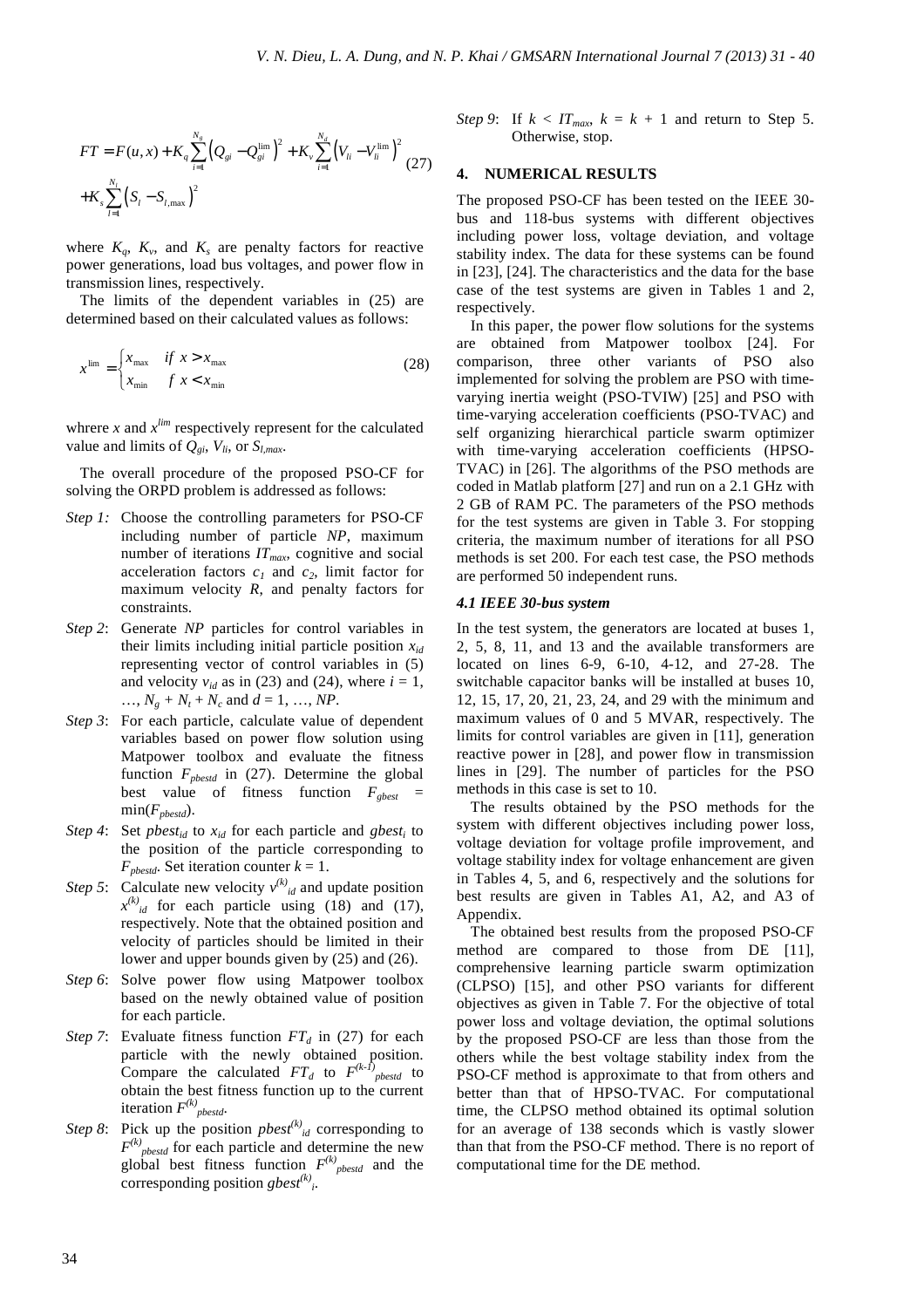| System       | No. of<br>branches | No. of<br>generation buses | No. of<br>transformers | No. of<br>capacitor banks | No. of<br>control variables |
|--------------|--------------------|----------------------------|------------------------|---------------------------|-----------------------------|
| IEEE 30 bus  | 4 <sub>1</sub>     |                            |                        |                           | 19                          |
| IEEE 118 bus | 186                | 54                         |                        | 14                        |                             |

**Table 1. Characteristics of test systems** 

**Table 2. Base case for test systems** 

| System       | $\varSigma\!P_{di}$ | $\varSigma Q_{di}$ | $P_{loss}$ | $\mathcal{Q}_{loss}$ | ${\it ZP}_{\it ei}$ | $\varSigma Q_{g i}$ |
|--------------|---------------------|--------------------|------------|----------------------|---------------------|---------------------|
| IEEE 30 bus  | 283.4               | 126.2              | 5.273      | 23.14                | 288.67              | 89.09               |
| IEEE 118 bus | 4242                | 1438               | 132.863    | 783.79               | 4374.86             | 795.68              |

**Table 3. Parameters for PSO methods** 

| Method              | <b>PSO-TVIW</b> | PSO-TVAC | HPSO-TVAC | PSO-CF |
|---------------------|-----------------|----------|-----------|--------|
| $W_{max}$           | 0.9             |          |           |        |
| $W_{min}$           | 0.4             |          |           |        |
| $c_1, c_2$          | 2               |          |           | 2.05   |
| $c_{1i}, c_{2f}$    |                 | 2.5      | 2.5       |        |
| $c_{1f}$ , $c_{2i}$ |                 | 0.2      | 0.2       |        |
| R                   | 0.15            | 0.15     | 0.15      | 0.15   |

**Table 4. Results by PSO methods for the IEEE 30-bus system with power loss objective** 

| Method                    | <b>PSO-TVIW</b> | PSO-TVAC | HPSO-TVAC | PSO-CF |
|---------------------------|-----------------|----------|-----------|--------|
| Min $P_{loss}$ (MW)       | 4.5129          | 4.5356   | 4.5283    | 4.5128 |
| Avg. $P_{loss}$ (MW)      | 4.5742          | 4.5912   | 4.5581    | 4.6313 |
| Max $P_{loss}$ (MW)       | 5.8204          | 4.9439   | 4.6112    | 5.7633 |
| Std. dev. $P_{loss}$ (MW) | 0.1907          | 0.0592   | 0.0188    | 0.2678 |
| VD.                       | 2.0540          | 1.9854   | 1.9315    | 2.0567 |
| $L_{max}$                 | 0.1255          | 0.1257   | 0.1269    | 0.1254 |
| Avg. CPU time $(s)$       | 10.98           | 10.85    | 10.38     | 10.65  |

**Table 5. Results by PSO methods for the IEEE 30-bus system with voltage deviation objective** 

| Method           | <b>PSO-TVIW</b> | <b>PSO-TVAC</b> | <b>HPSO-TVAC</b> | <b>PSO-CF</b> |
|------------------|-----------------|-----------------|------------------|---------------|
| Min VD           | 0.0922          | 0.1210          | 0.1136           | 0.0890        |
| Avg. VD          | 0.1481          | 0.1529          | 0.1340           | 0.1160        |
| Max VD           | 0.5675          | 0.1871          | 0.1615           | 0.3644        |
| Std. dev. VD     | 0.1112          | 0.0153          | 0.0103           | 0.0404        |
| $P_{loss}$ (MW)  | 5.8452          | 5.3829          | 5.7269           | 5.8258        |
| $L_{max}$        | 0.1481          | 0.1485          | 0.1484           | 0.1485        |
| Avg. CPU time(s) | 9.97            | 9.88            | 9.59             | 9.89          |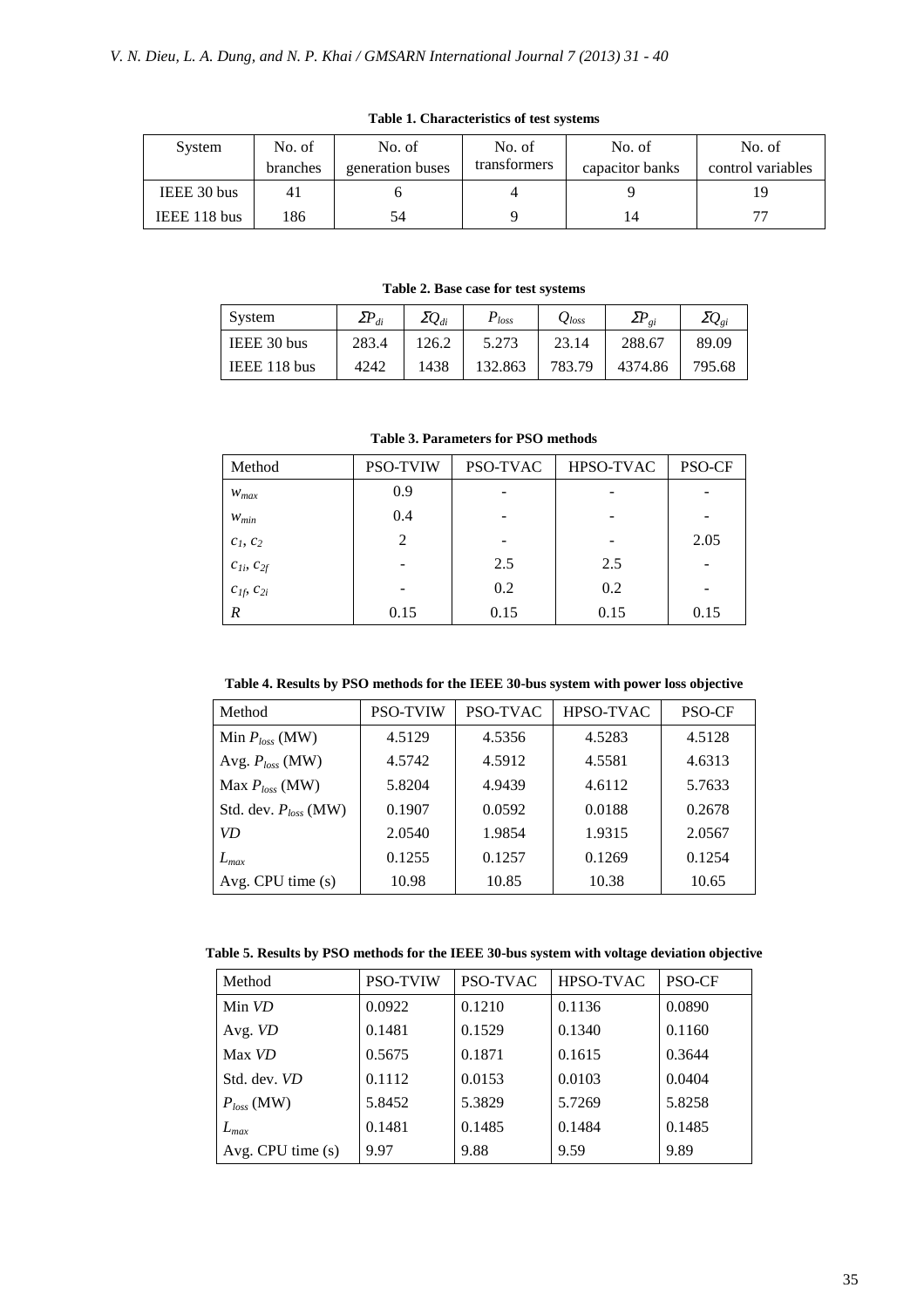| Method              | <b>PSO-TVIW</b> | PSO-TVAC | HPSO-TVAC | <b>PSO-CF</b> |
|---------------------|-----------------|----------|-----------|---------------|
| Min $L_{max}$       | 0.1249          | 0.1248   | 0.1261    | 0.1247        |
| Avg. $L_{max}$      | 0.1261          | 0.1262   | 0.1275    | 0.1265        |
| Max $L_{max}$       | 0.1280          | 0.1293   | 0.1287    | 0.1281        |
| Std. dev. $L_{max}$ | 0.0008          | 0.0009   | 0.0006    | 0.0008        |
| $P_{loss}$ (MW)     | 4.9186          | 4.8599   | 5.2558    | 5.0041        |
| <b>VD</b>           | 1.9427          | 1.9174   | 1.6830    | 1.9429        |
| Avg. CPU time $(s)$ | 13.42           | 13.39    | 13.05     | 13.39         |

**Table 6. Results by PSO methods for the IEEE 30-bus system with voltage stability index objective** 

|  |  | Table 7. Comparison of best results for the IEEE 30-bus system |
|--|--|----------------------------------------------------------------|
|--|--|----------------------------------------------------------------|

| Method            | Power loss | Voltage deviation | Stability index |
|-------------------|------------|-------------------|-----------------|
|                   | (MW)       | (VD)              | $(L_{i,max})$   |
| DE [11]           | 4.5550     | 0.0911            | 0.1246          |
| <b>CLPSO</b> [15] | 4.5615     |                   |                 |
| <b>PSO-TVIW</b>   | 4.5129     | 0.0922            | 0.1249          |
| PSO-TVAC          | 4.5356     | 0.1210            | 0.1248          |
| HPSO-TVAC         | 4.5283     | 0.1136            | 0.1261          |
| <b>PSO-CF</b>     | 4.5128     | 0.0890            | 0.1247          |

### *4.2 IEEE 118-bus system*

In this system, the position and lower and upper limits for switchable capacitor banks, and lower and upper limits of control variables are given in [15]. The number of particles for the implemented PSO methods is set to 40.

The obtained results by the PSO methods for the system with different objectives similar to the case of IEEE 30 bus system are given in Tables 8, 9, and 10, respectively and the comparison of best results from methods for different objectives is given in Table 11. For the total power loss objective, the proposed PSO-CF can obtain less power loss than CLPSO and other PSO variants. For the voltage deviation, the PSO-CF method also obtains better optimal solution than that from other PSO variants while the best voltage stability index is nearly the same for PSO-CF and other PSO variants. For the computational time, the proposed PSO-CF is also vastly faster than that from CLPSO whose average computational time for this system is 1472 seconds.

# **5. CONCLUSION**

In this paper, the PSO-CF method has been effectively and efficiently implemented for solving the ORPD problem. PSO-CF is a simple improvement of the conventional PSO method with convergence guaranteed for the method based on the mathematical theory. The proposed PSO-CF has been tested on the IEEE 30-bus and IEEE 118-bus systems with different objectives including power loss, voltage deviation, and voltage stability index. For the selected stopping criteria based on number of iterations, the obtained solutions by the proposed PSO-CF for test cases satisfy all constraints of the problem. Moreover, the convergence process of the

PSO-CF method is also stable to the optimal solution of the problem. The test results have shown that proposed method can obtain total power loss, voltage deviation, or voltage stability index less than other PSO variants and other methods for the test cases. Therefore, the proposed PSO-CF could be a useful and powerful method for solving the ORPD problem.

#### **REFERENCES**

- [1] J. Nanda, L. Hari, and M. L. Kothari, Challenging algorithm for optimal reactive power dispatch through classical co-ordination equations, IEE Proceedings - C, 139(1992) 93-101.
- [2] J. G. Vlachogiannis, and K. Y. Lee, A Comparative study on particle swarm optimization for optimal steady-state performance of power systems, IEEE Trans. Power Systems, 21(42006) 1718-1728.
- [3] D. Devaraj and J. Preetha Roselyn, Genetic algorithm based reactive power dispatch for voltage stability improvement, Electrical Power and Energy Systems, 32(2010) 1151-1156.
- [4] D. S. Kirschen, and H. P. Van Meeteren, MW/voltage control in a linear programming based optimal power flow, IEEE Trans. Power Systems, 3(1988) 481-489.
- [5] K., Aoki, M. Fan and A. Nishikori, Optimal VAR planning by approximation method for recursive mixed integer linear programming, IEEE Trans. Power Systems, 3(1988) 1741-1747.
- [6] S. Granville, Optimal reactive power dispatch through interior point methods, IEEE Trans. Power Systems, 9(1994) 136-146.
- [7] F. C. Lu and Y. Y. Hsu, Reactive power/voltage control in a distribution substation using dynamic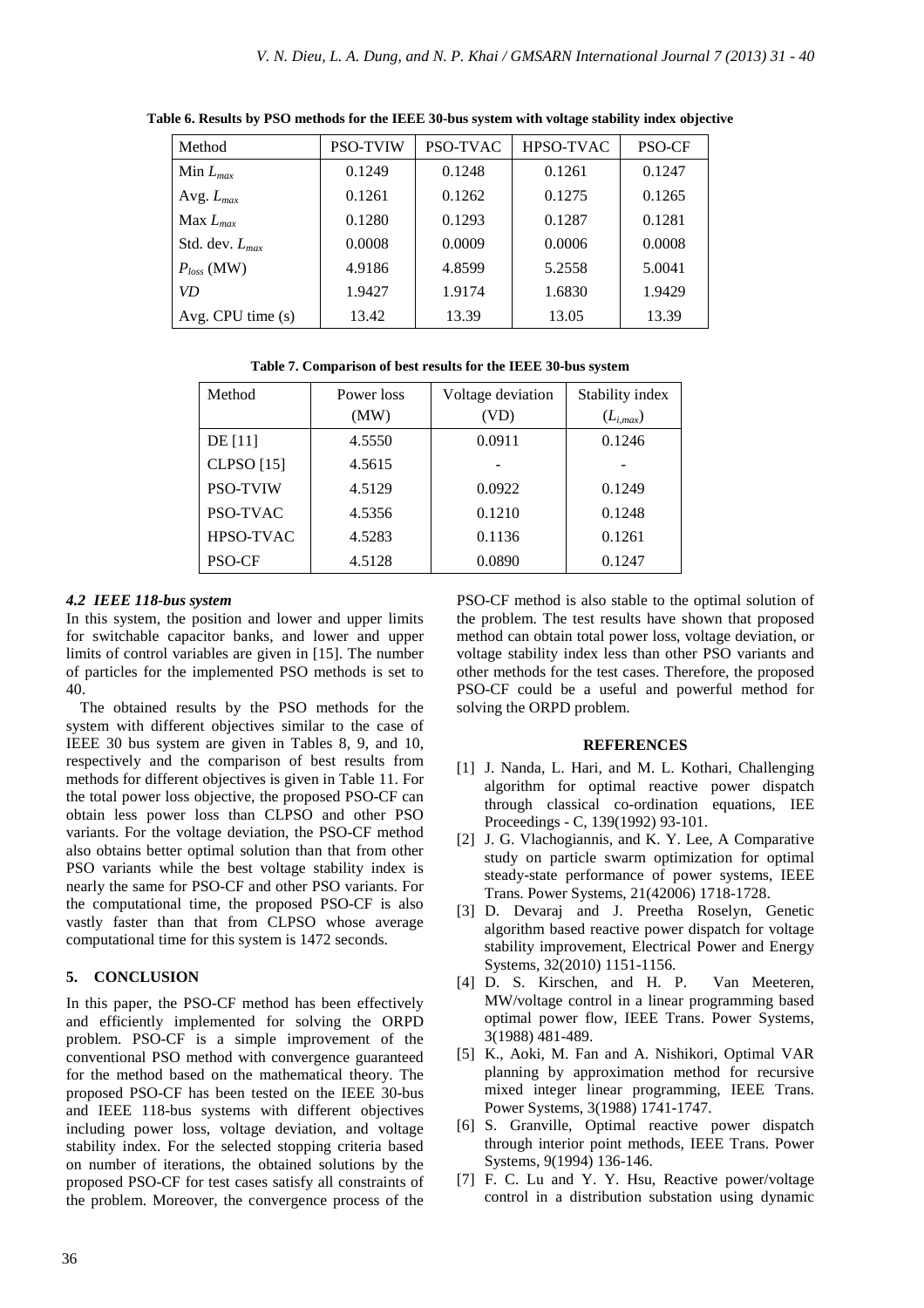programming, IEE Proc. Gen. Transm. Distrib., 142(1994) 639–645.

- [8] N. Grudinin, Reactive power optimization using successive quadratic programming method, IEEE Trans. Power Systems, 13(1998) 1219-1225.
- [9] L. L. Lai and J. T. Ma, Application of evolutionary programming to reactive power planning Comparison with nonlinear programming approach, IEEE Trans. Power Systems, 12(1997) 198-206.
- [10]A. Abou El-Ela, A. Kinawy, R. El-Sehiemy, and M. Mouwafi, Optimal reactive power dispatch using ant colony optimization algorithm, Electrical Engineering (Archiv fur Elektrotechnik), (2011), 1- 14. Retrieved Feb. 20, 2011, from http://www.springerlink.com/ content/k02v3 60632653864.
- [11] A. A. Abou El Ela, M. A. Abido, and S. R. Spea, Differential evolution algorithm for optimal reactive power dispatch, Electric Power Systems Research, 81(2011) 458-464.
- [12]A. H. Khazali and M. Kalantar, Optimal reactive power dispatch based on harmony search algorithm, Electrical Power and Energy Systems, Article in press.
- [13]B. Zhao, C. X. Guo, and Y. J. Cao, A multiagentbased particle swarm optimization approach for optimal reactive power dispatch, IEEE Trans. Power Systems, 20(2005) 1070-1078.
- [14]Y. Li, Y. Cao, Z. Liu, Y. Liu, and Q. Jiang, Dynamic optimal reactive power dispatch based on parallel particle swarm optimization algorithm, Computers and Mathematics with Applications, 57(2009) 1835-1842.
- [15]K. Mahadevan and P. S. Kannan, Comprehensive learning particle swarm optimization for reactive power dispatch, Applied Soft Computing, 10(2010) 641-652.
- [16]A. J. Urdaneta, J. F. Gomez, E. Sorrentino, L. Flores, and R. Diaz, A hybrid genetic algorithm for optimal reactive power planning based upon successive linear programming, IEEE Trans. Power Systems, 14(1999) 1292-1298.
- [17]W. Yan, S. Lu, D. C. Yu, A novel optimal reactive power dispatch method based on an improved hybrid evolutionary programming technique, IEEE Trans. Power Systems, 19(2004) 913-2004.
- [18] A. A. A. Esmin, G. Lambert-Torres, and A. C. Zambroni de Souza, A hybrid particle swarm optimization applied to loss power minimization, IEEE Trans. Power Systems, 2(2005) 859-866.
- [19]P. Kessel and H. Glavitsch, Estimating the voltage stability of power systems, IEEE Trans Power Systems, 1(1986) 346–54.
- [20]J. Kennedy and R. Eberhart, Particle swarm optimization, In Proc. IEEE Conf. Neural Networks (ICNN'95), Perth, Australia, IV(1995) 1942-1948.
- [21]M. Clerc and J. Kennedy, The particle swarm Explosion, stability, and convergence in a multidimensional complex space, IEEE Trans. Evolutionary Computation, 6(2002) 58-73.
- [22]S. Y. Lim, M. Montakhab, and H. Nouri, A constriction factor based particle swarm optimization for economic dispatch, The 2009 European Simulation and Modelling Conference (ESM'2009) (2002) Leicester, United Kingdom.
- [23]I. Dabbagchi and R. Christie, Power systems test case archive, University of Washington, (1993). Retrieved Feb. 20, 2011, from http://www.ee.washington.edu/ research/pstca/.
- [24]R. D. Zimmerman, C. E. Murillo-Sánchez, and R. J. Thomas, Matpower's extensible optimal power flow architecture, In Proc. Power and Energy Society General Meeting, IEEE, (2009) 1-7.
- [25]Y. Shi and R. Eberhart, A modified particle swarm optimizer, In Proc. The 1998 IEEE World Congress on Computational Intelligence, Piscataway, NJ, IEEE Press, (1998) 69-73.
- [26]A. Ratnaweera, S K. Halgamuge, and H. C. Watson, Self organizing hierarchical particle swarm optimizer with time-varying acceleration coefficients, IEEE Trans. Evolutionary Computation, 8(2004) 240-255.
- [27]The Math Works Inc, Matlab user's guide, Version 7.8.0.347 (R2009a).
- [28]K. Y. Lee, Y. M. Park, and J. L. Ortiz, A united approach to optimal real and reactive power dispatch, IEEE Trans. Power Apparatus and Systems, PAS-104(1985) 1147-1153.
- [29]O. Alsac and B. Stott, Optimal load flow with steady-state security, IEEE Trans. Power Apparatus and Systems, 93(1974) 745-751.
- [30]Y. Yorozu, M. Hirano, K. Oka, Y. Tagawa, Electron spectroscopy studies on magneto-optical media and plastic substrate interface, IEEE Transl. J. Magn. Japan, 2 (1987) 740-741, [Digests 9<sup>th</sup> Annual Conf. Magnetics Japan, p. 301, 1982].
- [31]M. Young, The Technical Writer's Handbook. Mill Valley, CA: University Science, 1989.

#### **APPENDIX**

The best solutions by PSO methods for the IEEE 30 bus system with different objectives are given in Tables A1, A2, and A3.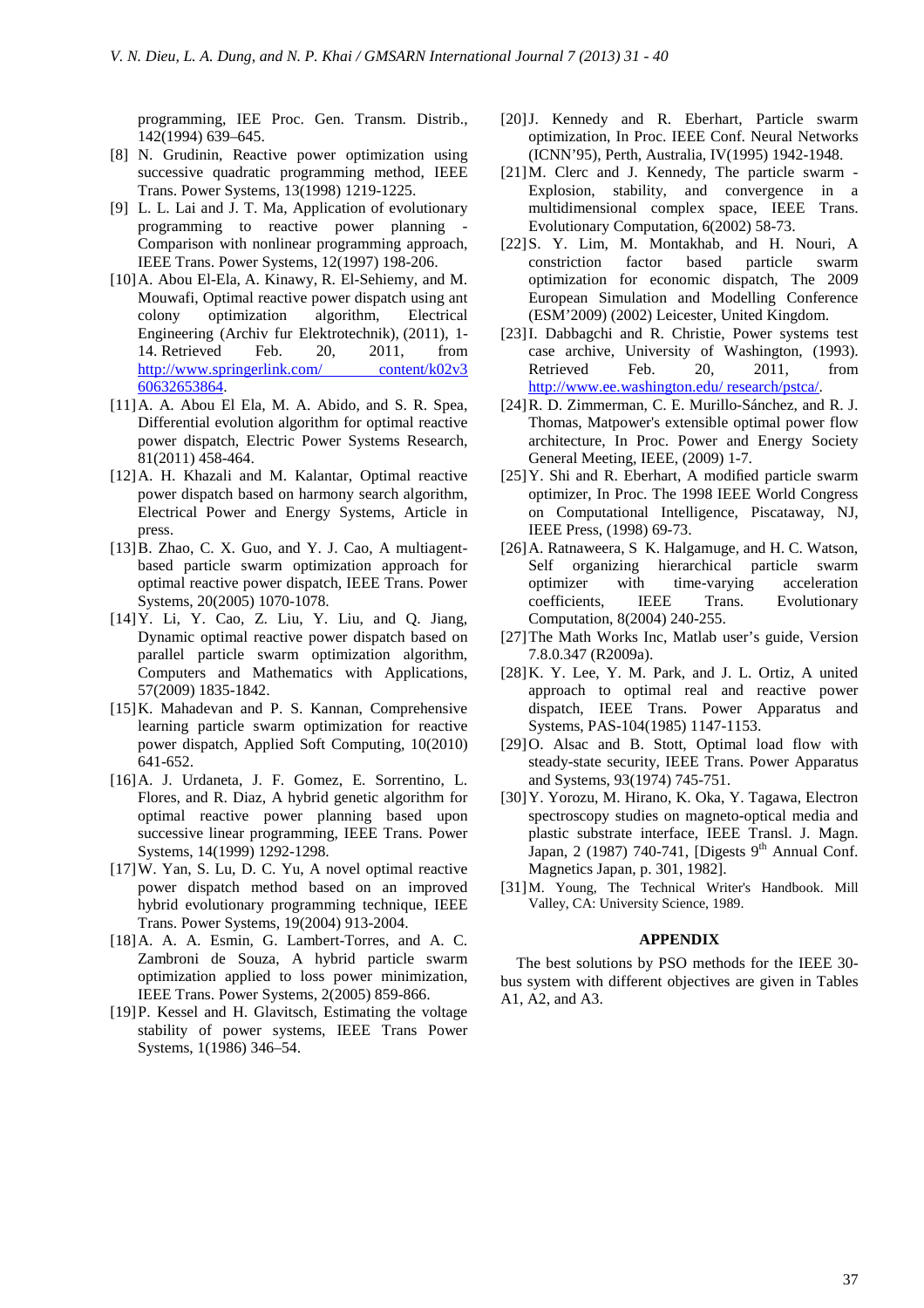| <b>Control variables</b>           | <b>PSO-TVIW</b> | PSO-TVAC | <b>HPSO-TVAC</b> | <b>PSO-CF</b> |
|------------------------------------|-----------------|----------|------------------|---------------|
| $V_{gl}$                           | 1.1000          | 1.1000   | 1.1000           | 1.1000        |
| $V_{g2}$                           | 1.0943          | 1.0957   | 1.0941           | 1.0944        |
| $V_{g5}$                           | 1.0748          | 1.0775   | 1.0745           | 1.0749        |
| $V_{g8}$                           | 1.0766          | 1.0792   | 1.0762           | 1.0767        |
| $V_{gl1}$                          | 1.1000          | 1.1000   | 1.0996           | 1.1000        |
| $V_{g13}$                          | 1.1000          | 1.0970   | 1.1000           | 1.1000        |
| $T_{6-9}$                          | 1.0450          | 1.0199   | 1.0020           | 1.0435        |
| $T_{6-10}$                         | 0.9000          | 0.9401   | 0.9498           | 0.9000        |
| $T_{4-12}$                         | 0.9794          | 0.9764   | 0.9830           | 0.9794        |
| $T_{27-28}$                        | 0.9652          | 0.9643   | 0.9707           | 0.9647        |
| $Q_{c10}$                          | 5.0000          | 4.5982   | 2.3238           | 5.0000        |
| $\mathbf{Q}_{c12}$                 | 4.9952          | 2.8184   | 2.8418           | 5.0000        |
| $\varrho_{\scriptscriptstyle cl5}$ | 5.0000          | 2.3724   | 3.6965           | 5.0000        |
| $\varrho_{\scriptscriptstyle c17}$ | 5.0000          | 3.6676   | 4.9993           | 5.0000        |
| $\mathbf{Q}_{c20}$                 | 4.0765          | 4.3809   | 3.1123           | 4.0041        |
| $\mathbf{Q}_{c2I}$                 | 5.0000          | 4.9146   | 4.9985           | 5.0000        |
| $Q_{c23}$                          | 2.5071          | 3.6527   | 3.5215           | 2.3834        |
| $Q_{c24}$                          | 5.0000          | 5.0000   | 4.9987           | 5.0000        |
| $\mathbf{Q}_{c29}$                 | 2.2284          | 2.1226   | 2.3743           | 2.2176        |

**Table A1. Best solutions by PSO methods for the IEEE 30-bus system with power loss objective** 

|  |  |  | Table A2. Best solutions by PSO methods for the IEEE 30-bus system with voltage deviation objective |
|--|--|--|-----------------------------------------------------------------------------------------------------|
|  |  |  |                                                                                                     |

| <b>Control variables</b> | <b>PSO-TVIW</b> | <b>PSO-TVAC</b> | <b>HPSO-TVAC</b> | <b>PSO-CF</b> |
|--------------------------|-----------------|-----------------|------------------|---------------|
| $V_{gl}$                 | 1.0090          | 1.0282          | 1.0117           | 1.0080        |
| $V_{g2}$                 | 1.0036          | 1.0256          | 1.0083           | 1.0030        |
| $V_{g5}$                 | 1.0184          | 1.0077          | 1.0169           | 1.0159        |
| $V_{g8}$                 | 1.0079          | 1.0014          | 1.0071           | 1.0078        |
| $V_{gl1}$                | 1.0240          | 1.0021          | 1.0707           | 1.0558        |
| $V_{g13}$                | 1.0220          | 1.0046          | 1.0060           | 1.0059        |
| $T_{6.9}$                | 1.0387          | 1.0125          | 1.0564           | 1.0780        |
| $T_{6-10}$               | 0.9000          | 0.9118          | 0.9076           | 0.9000        |
| $T_{4-12}$               | 0.9964          | 0.9617          | 0.9545           | 0.9799        |
| $T_{27-28}$              | 0.9596          | 0.9663          | 0.9695           | 0.9654        |
| $Q_{c10}$                | 3.1805          | 5.0000          | 1.5543           | 5.0000        |
| $Q_{c12}$                | 0.0000          | 1.5065          | 1.4242           | 5.0000        |
| $\mathbf{Q}_{c15}$       | 4.9903          | 3.9931          | 2.5205           | 4.7892        |
| $Q_{c17}$                | 1.5245          | 3.7785          | 1.6400           | 0.0000        |
| $\mathbf{Q}_{c20}$       | 5.0000          | 3.2593          | 5.0000           | 5.0000        |
| $Q_{c21}$                | 5.0000          | 4.1425          | 1.8539           | 4.9069        |
| $\mathbf{Q}_{c23}$       | 5.0000          | 4.9820          | 3.3035           | 5.0000        |
| $Q_{c24}$                | 4.1862          | 4.5450          | 4.5941           | 5.0000        |
| $\mathbf{Q}_{c29}$       | 1.6848          | 4.1272          | 3.5062           | 2.1107        |